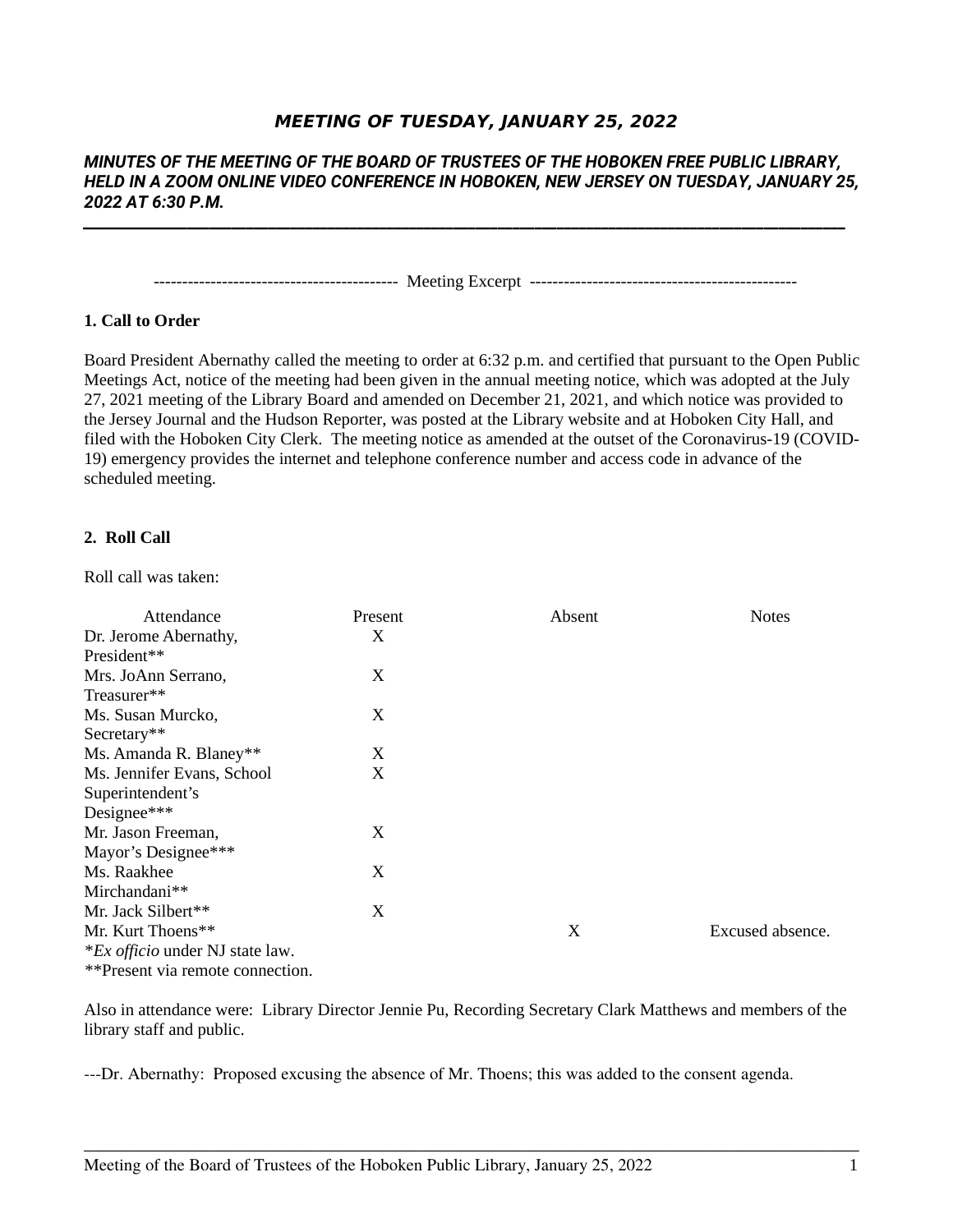## **3. Acceptance of Minutes**

---Dr. Abernathy: Asked if trustees had any comments or corrections to the minutes of the December 21, 2021 meeting. There being none, acceptance of the minutes was added to the consent agenda.

### **4. Public Comments**

---Dr. Abernathy: Invited comments from the public.

---Mr. Katz: He complained about driving long distances with his daughter so she can participate in athletic events; he is a long-time Hoboken resident living on Castle Point Terrace; he started to read a statement about the board president's remarks concerning a city referendum on funding a new high school with wonderful athletic facilities. The president asked the Zoom meeting host to mute Mr. Katz; discussion by trustees about how to proceed.

---Dr. Abernathy: Asked Mr. Katz if he had a comment that related to the library or library business.

---Mr. Katz: Felt that constructing a new high school with such athletic facilities was library business and library trustees may not criticize such projects; he wanted to read his statement. The chair declined to allow the statement to be read.

### **5. Director's Report**

---Ms. Pu: Highlighted several items from the Director's Report: The library organization chart has been updated and the new chart is in the board packet; it includes the new position of Community Engagement Manager, which has just been filled by Andrew Luck. She had a good meeting with board members of the Hoboken MakerBar which will hopefully begin a collaboration with these experts on Maker Technology and related library programs. The renovation work continues, with the reproduction tin ceilings now installed and all HVAC equipment located upstairs. Sunday hours are resuming on February  $6<sup>th</sup>$  at the main library. A new on-boarding Web page has been created for library hires; it contains all necessary forms for new personnel. There were overwhelming numbers of contact-free locker pickup requests recently and Access Services, which was formerly the Circulation Department, was able to pivot from locker pickup to Grab & Go to meet patron demand. For programming, a date was set for the 2022 Library Festival; it will be on Saturday, June 11<sup>th</sup>. The proposed budget is before the Finance Committee and the board for approval.

---Mr. Freeman: Asked about the sense of the public for resuming in-person services.

---Ms. Pu: The library has done comparatively well in maintaining in-person services; it has been open almost all the time during the pandemic and patrons want to come back. She said a special acknowledgement is due to the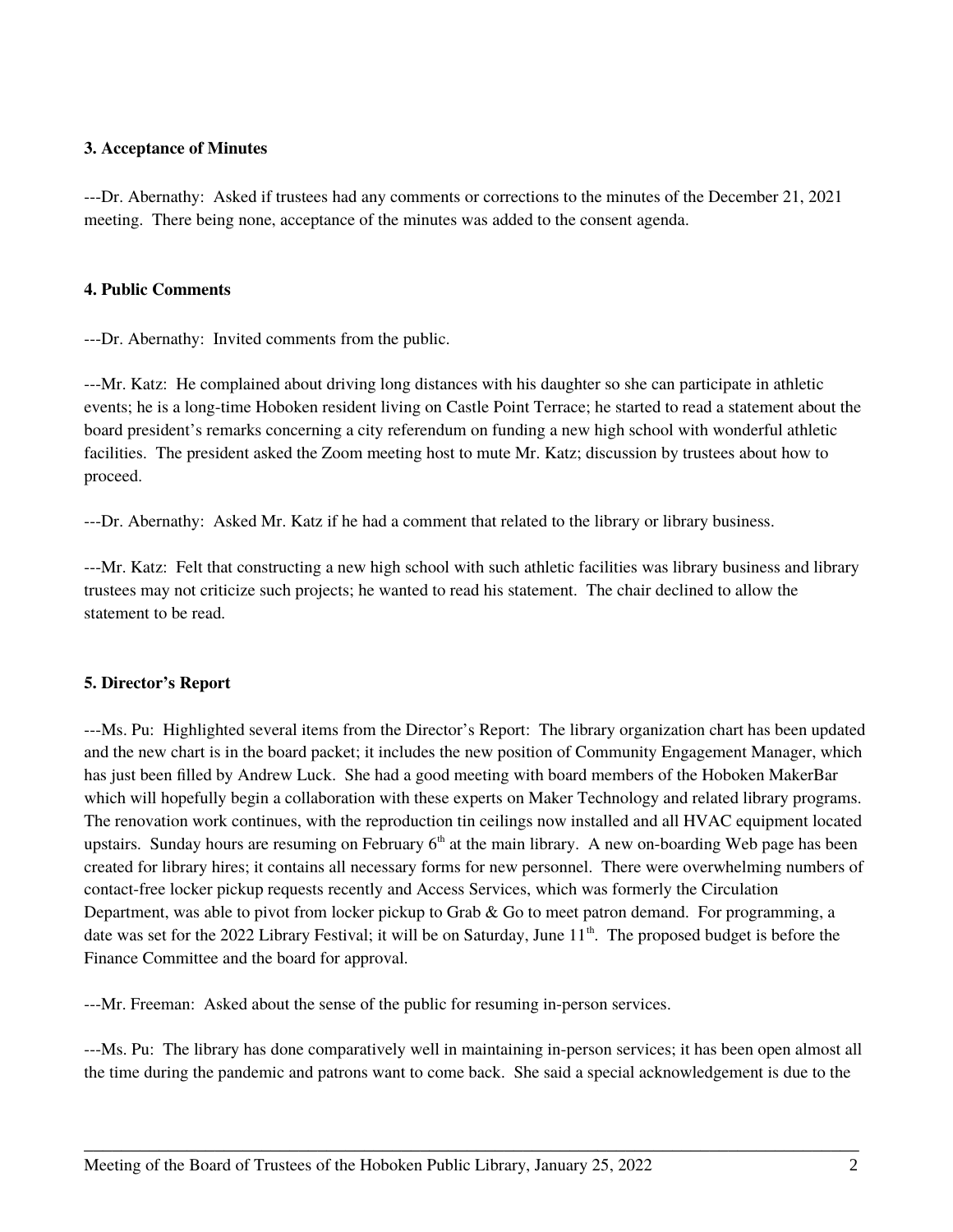Facilities Team, formerly under Michael Chapka and now under Raul Sanguinetti, for keeping the building open with deep cleaning, etc.

---Dr. Abernathy: Asked what the City and City Council were doing about in-person services and events. They are shifting to hybrid meetings but staying ready to change meeting format if needed.

## **6. Committee Reports, Including Finance Committee and Payment of Bills**

---Mr. Chapka: Reported for the Buildings and Grounds Committee: The HVAC components and materials are all in the building now; a crane was used to get them all directly to the third floor. Duct work is proceeding and looks good; it is in the attic and moving down to the second floor and mezzanine. Electric systems are installed on the third floor. The refrigerant lines for the air conditioning-HVAC system are going in. Temporary flooring has been placed on the second floor; the permanent flooring will be installed at the end of the project.

---Mr. Chapka: There are two board action items (BAIs) before the trustees related to this work. The first BAI approves Change Order No. 3 for General Contractor Merrell & Garaguso, Inc., to construct a pipe enclosure framework on the second floor, cost not to exceed \$11,758.00. The second BAI approves Change Order No. 4 to provide additional construction services to build the MakerSpace as part of the third floor renovation, cost not to exceed \$165,742.00.

---Mr. Chapka: There have been weather-related issues. The temporary heating setup is working well, but when the old boiler was removed it is now clear that a major source of heat went with it; the sprinkler system froze during the Martin Luther King holiday and new heating will need to be added for it. The two BAIs were added to the meeting consent agenda.

---Ms. Pu: Reported for the Budget and Finance Committee: The committee recommends approval of the 2022 library operating budget, which is before the board for adoption. She highlighted several areas concerning the 2022 budget: 1.) Appropriations decreased for 2022 so cuts had to be made; 2.) Some new positions have been added, including a Community Engagement Manager, just filled, and a MakerSpace Manager and a Grant Writer, to be hired in the third quarter; 3.) The budget now includes the staff at the Grand Street Branch, who are all permanent employees; and 4.) By the end of 2022 the anticipated capital spending balance will be \$1.7 million, possibly more.

---Ms. Murcko: Asked why workers' compensation insurance costs decreased. In 2021, workers' comp costs ended up being only about one-half of the budgeted amount, so the appropriation was cut for this year.

---Ms. Murcko: Asked about the cuts to technology purchases: are they short-changing the public? As with insurance, there was unspent money in 2021 for technology purchases, thus the cut.

---Ms. Pu: Also, a BAI is before the trustees to retain auditors Wielkotz & Company LLC to perform the audit of 2021 financial statements. The proposed 2022 Library Budget and BAI to retain Wielkotz & Company were added to the meeting consent agenda.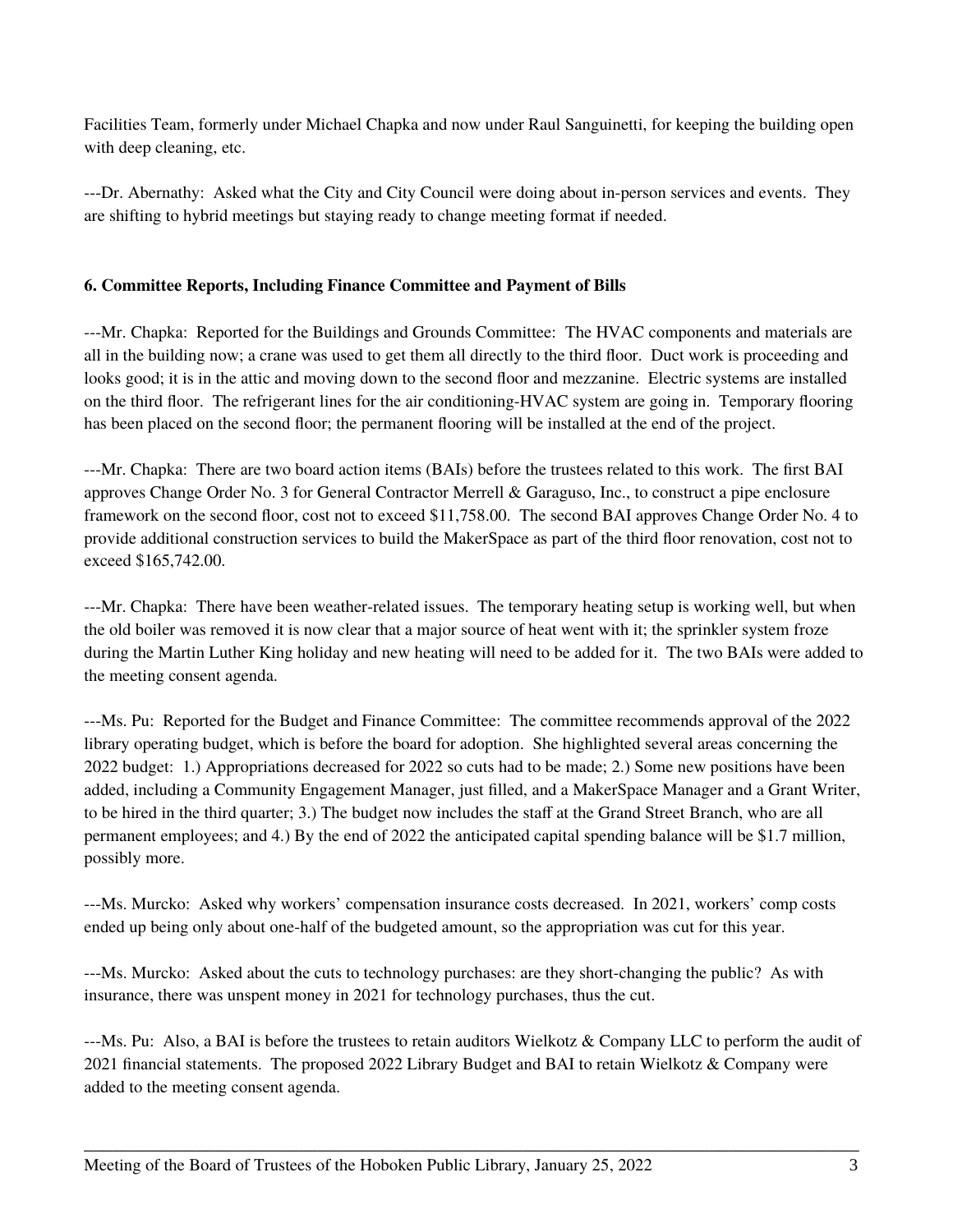---Mrs. Serrano: Continued the report for the Budget and Finance Committee: She described the financial matters before the board for approval: 1.) in Part A, to pay from the capital improvement Construction Account at Bayonne Community Bank (BCB) checks no. 363-365 totaling \$393,671.91; 2.) in Part A, to pay FY2021 library operating expenses with checks no. 9755-9787 totaling \$103,315.95; 3.) in Part A, to pay FY2022 library operating expenses with checks no. 9796-9818 totaling \$47,789.73 and to pay via PayPal \$5,040.00 to Adobe; and 4) in Part B, to pay FY2021 expenses for library materials with checks no. 9788-9795 totaling \$12,752.26. Also before the board is a resolution to void check no. 9733.

---Mrs. Serrano: She asked if there were any questions about the bills or resolution. There being none, approval of the Part A bills and the resolution was added to the consent agenda.

---Mrs. Serrano: Moved to pay the FY2021 Part B bills for library materials.

---Ms. Blaney: Seconded.

---Adopted by roll call vote as follows: YEAS: 7 NAYS: 0 RECUSED: 1 ABSTAIN: 0

| Trustee         | Yes | No | Recused | Abstain |
|-----------------|-----|----|---------|---------|
| Ms. Blaney      | X   |    |         |         |
| Ms. Evans       | X   |    |         |         |
| Mr. Freeman     | X   |    |         |         |
| Ms. Mirchandani | X   |    |         |         |
| Ms. Murcko      |     |    | X       |         |
| Mrs. Serrano    | X   |    |         |         |
| Mr. Silbert     | X   |    |         |         |
| Dr. Abernathy   | X   |    |         |         |

---Ms. Murcko: Reported for the Personnel and Policy Committee: The committee has a list of five strategic planning consultants being considered to assist with the next library Strategic Plan; they are being booked for interviews, starting tomorrow, and proposals will be solicited from consultants approved by the committee. The proposed board retreat was postponed to February 26<sup>th</sup> and is hoped to be in person, but will be virtual if circumstances require. Lastly, an executive session is needed for a committee matter.

\_\_\_\_\_\_\_\_\_\_\_\_\_\_\_\_\_\_\_\_\_\_\_\_\_\_\_\_\_\_\_\_\_\_\_\_\_\_\_\_\_\_\_\_\_\_\_\_\_\_\_\_\_\_\_\_\_\_\_\_\_\_\_\_\_\_\_\_\_\_\_\_\_\_\_\_\_\_\_\_\_\_\_

### **7. Executive Session**

---Ms. Murcko: Moved the board enter executive session.

---Mrs. Serrano: Seconded.

---Adopted by voice vote as follows: YEAS: 8 NAYS: 0 RECUSED: 0 ABSTAIN: 0

The trustees entered executive session at 7:04 p.m. and returned to open session at 7:27 p.m.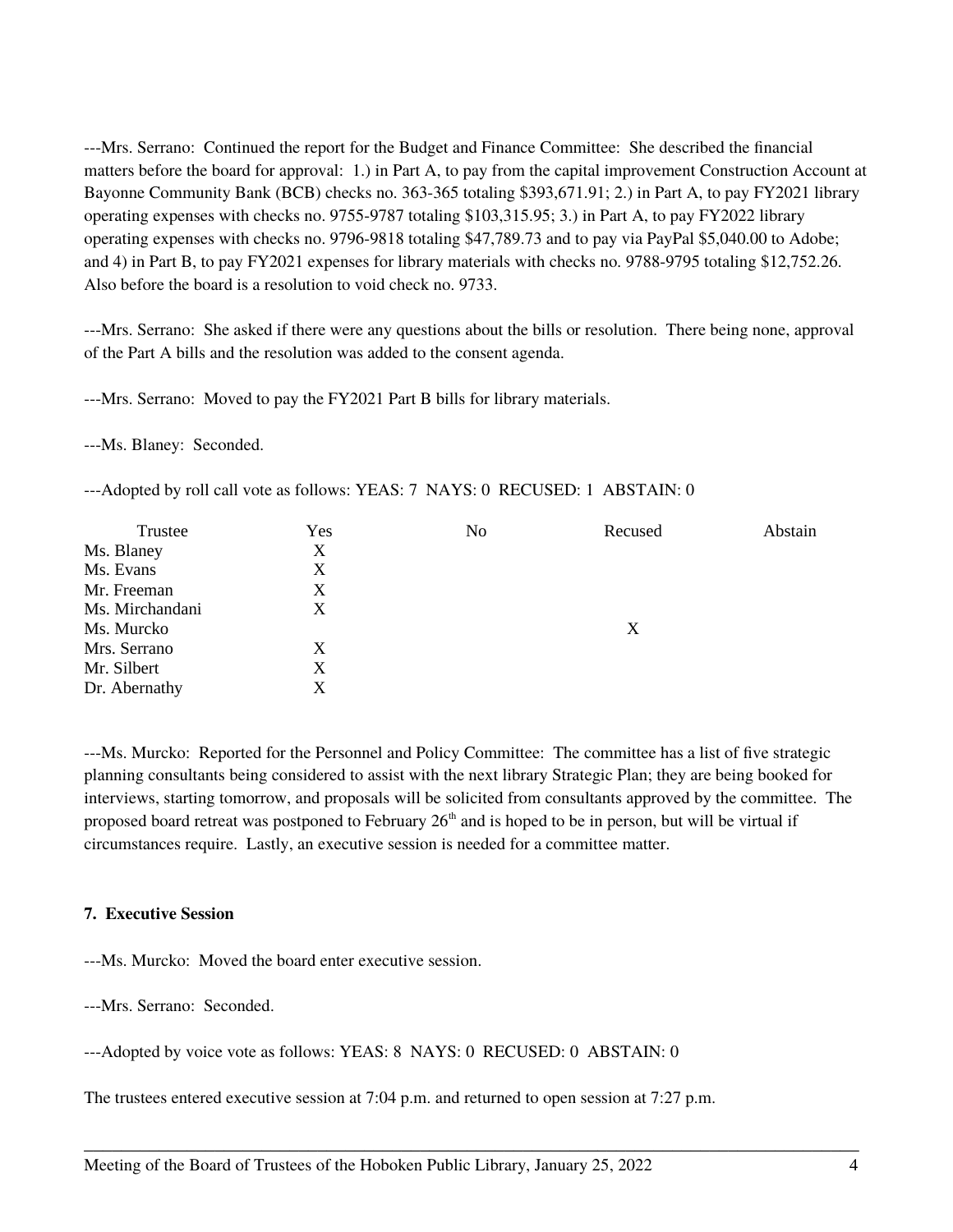---Dr. Abernathy: Summarized the executive session: A personnel matter was discussed; no board votes or actions were taken.

## **8. President's Report**

---Dr. Abernathy: Had no report for this month.

### **9. Library Foundation Report and Friends of the Library (FOTL)**

---Ms. Blaney: Reported for the Library Foundation: The merger of the Foundation and Friends is ongoing; their attorney is very busy and the state of New Jersey may need extra time to handle things like incorporation, etc. The Foundation's 2021 Annual Appeal did well; so far \$6,000 was collected via PayPal and about \$9,000 was received in checks.

## **10. Old Business and New Business**

---Dr. Abernathy: There was no remaining Old or New Business.

### **11. Consent Agenda**

---Mr. Freeman: Moved the board approve the meeting consent agenda as follows:

- a. Excuse the absence of Mr. Thoens.
- b. Accept the minutes of the December 21, 2021 board meeting.
- c. Approve BAI to pay Change Order #3 for \$11,758.00.
- d. Approve BAI to pay Change Order #4 for \$165,742.00.
- e. Approve FY2022 library operating budget.
- f. Retain Wielkotz and Company LLC as library auditors for FY2021 financials.
- g. Approve payment of FY2021 Part A bills.
- h. Approve payment of FY2022 Part A bills.
- i. Approve payment of FY2022 BCB bills for capital improvements.
- j. Approve resolution to void check.
- ---Mrs. Serrano: Seconded.

---Adopted by roll call vote as follows: YEAS: 8 NAYS: 0 RECUSED: 0 ABSTAIN: 0

| Trustee | Υ Ας<br>ັບ | No | Recused | Abstain |
|---------|------------|----|---------|---------|
|---------|------------|----|---------|---------|